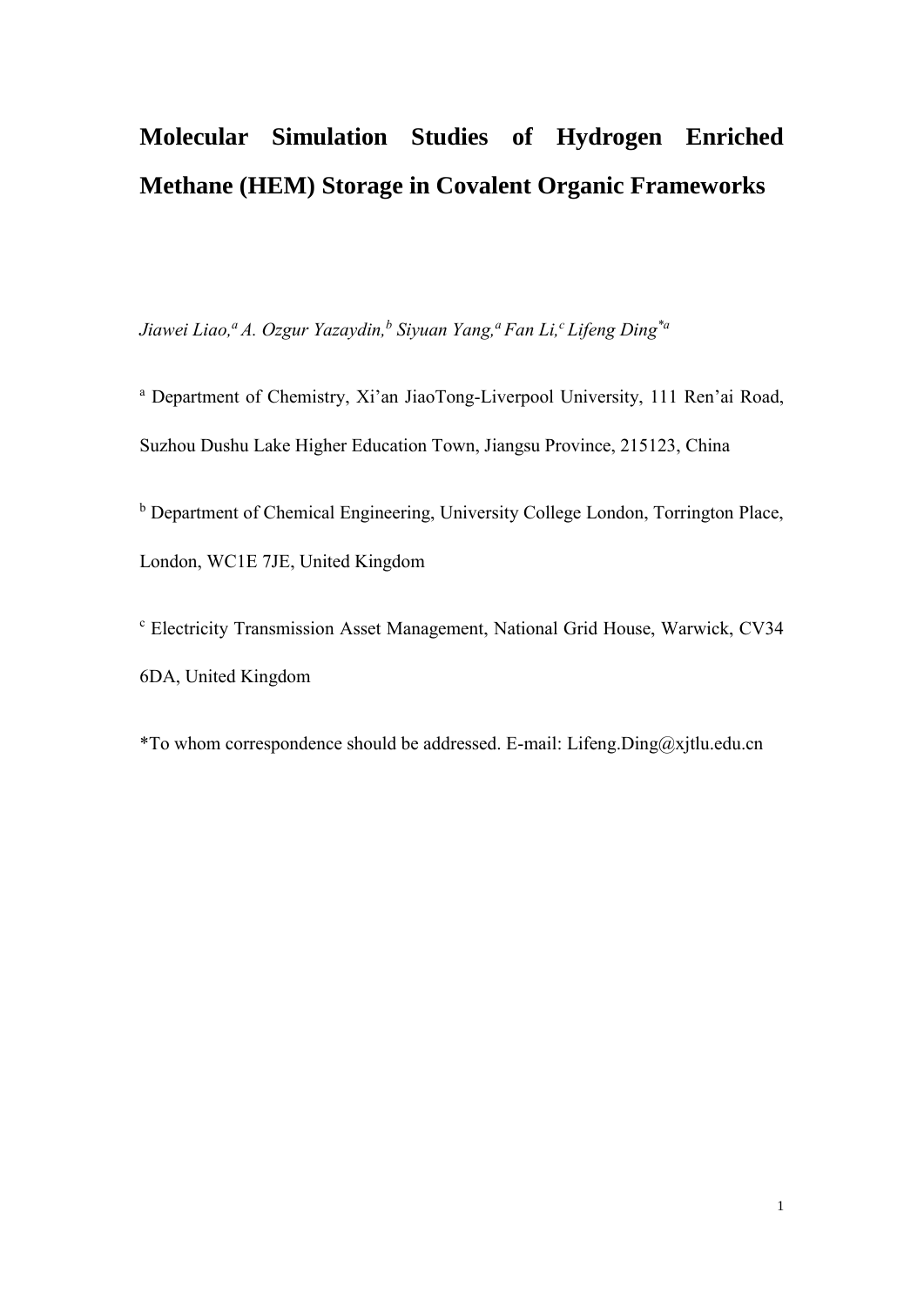### **Abstract**

Instead of separating hydrogen and methane mixture, such as synthetic gas, to obtain pure hydrogen and methane as clean fuel, hydrogen enriched methane (abbreviated as HEM) storage in 33 different Covalent Organic Frameworks (COFs) were studied for the first time near ambient temperatures using Grand Canonical Monte Carlo (GCMC) simulation. The use of HEM for on-board combustion engine is also known to be able to improve combustion performance as well as decrease noxious emissions. HEM adsorption performance in the COFs was mainly evaluated from three different aspects: volumetric energy density of combustion of stored HEM, gravimetric energy density of combustion of stored HEM and hydrogen selectivity. Several properties of the COFs, such as surface area, porosity, pore size were calculated for establishing the correlation with the HEM adsorption performance. The effect of temperature, initial hydrogen/methane bulk composition and hydrogen and methane/hydrogen's heat of adsorption (HOA) in COFs on the performance of HEM adsorption were also investigated. Our work suggested there exists a complex interplay of the properties of the COFs, temperature and bulk composition which influence the energy density of the adsorbed HEM as well as methane and hydrogen ratio in the adsorbed phase.

Keywords: hydrogen enriched methane storage; Covalent Organic Framework; hythane; molecular simulations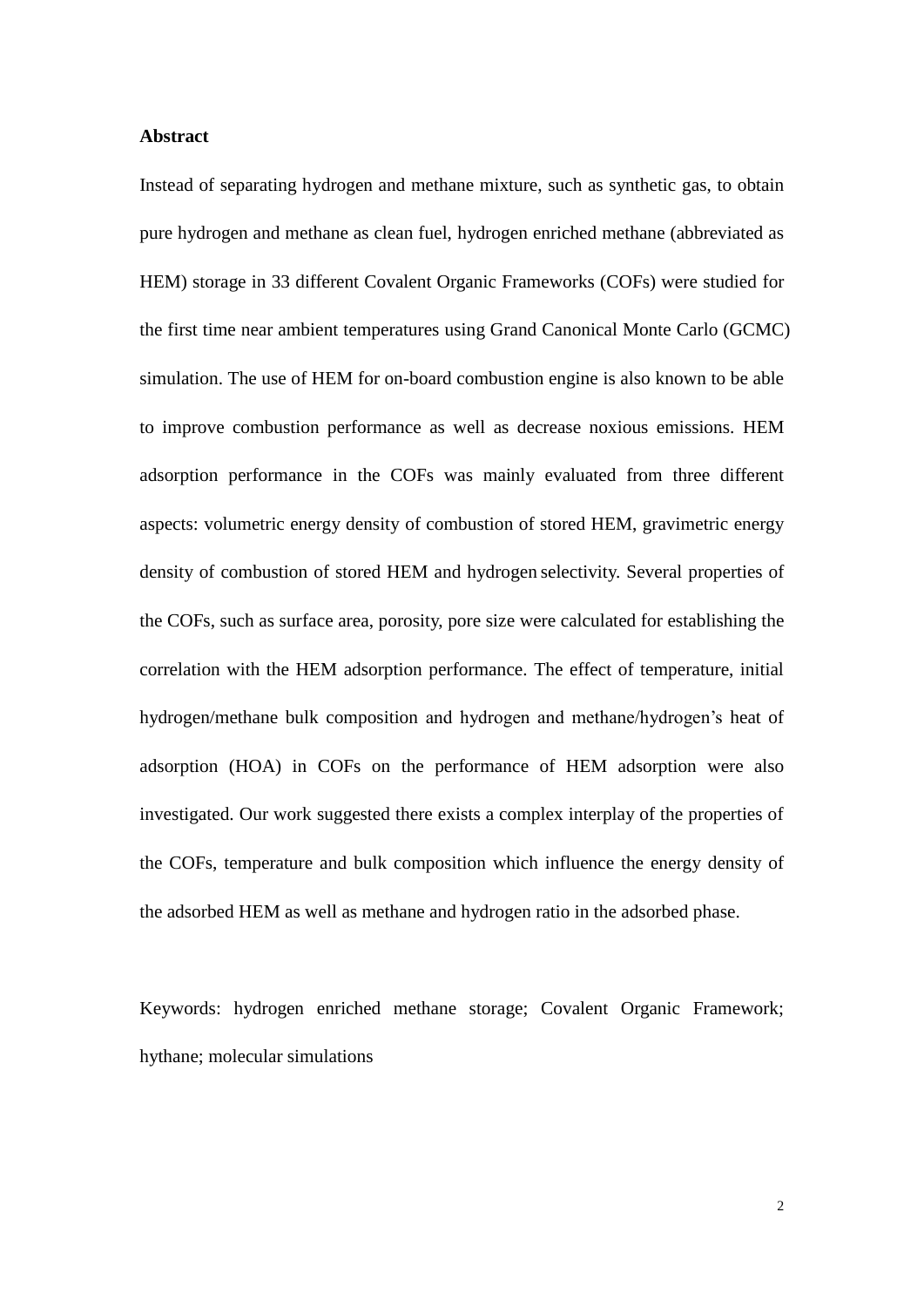## **1. Introduction**

With emphasis on promoting clean energy use in recent years, the research of finding alternative environmental friendly fuels has attracted wide interest. Methane, as an alternative clean fuel that has little sulfur/nitrogen pollutant emission, as well as lower carbon emission compared to petroleum-based fuels, is slowly but gradually expanding its on-board applications.[1] Up to now cost intensive liquefied or compressed methane has found application in public transportation,[2] but wide application of methane storage as an alternative on-board fuel has not been achieved yet . Sun et. al, suggested that mixing hydrogen into natural gas could increase the combustion performance by 15% in a natural gas powered engine.[3] Karim and coworkers suggested that the flame initiation speed and flame propagation rate of hydrogen/methane mixtures could be improved significantly in the engine.[4] The use of hydrogen enriched compressed natural gas (HCNG) was suggested to greatly reduce noxious emissions, such as  $NO<sub>x</sub>$  and CO, in the engine.[5] Hydrogen and methane mixture with a composition of 20% hydrogen and 80% methane by volume as a new fuel was coined as a new brand name, Hythane®.[6] HEM studied in this paper allows to consist of any arbitrary proportion of hydrogen and methane. Extensive efforts have been devoted into the separation of hydrogen and methane from synthetic gas in order to obtain purified hydrogen or methane.[7] The direct use of methane/hydrogen mixture as fuel, such as the product of synthetic gas will save the cost of separation of methane and hydrogen. The conventional approaches to store hydrogen and methane for on-board use, such as liquefied or compressed gas storage,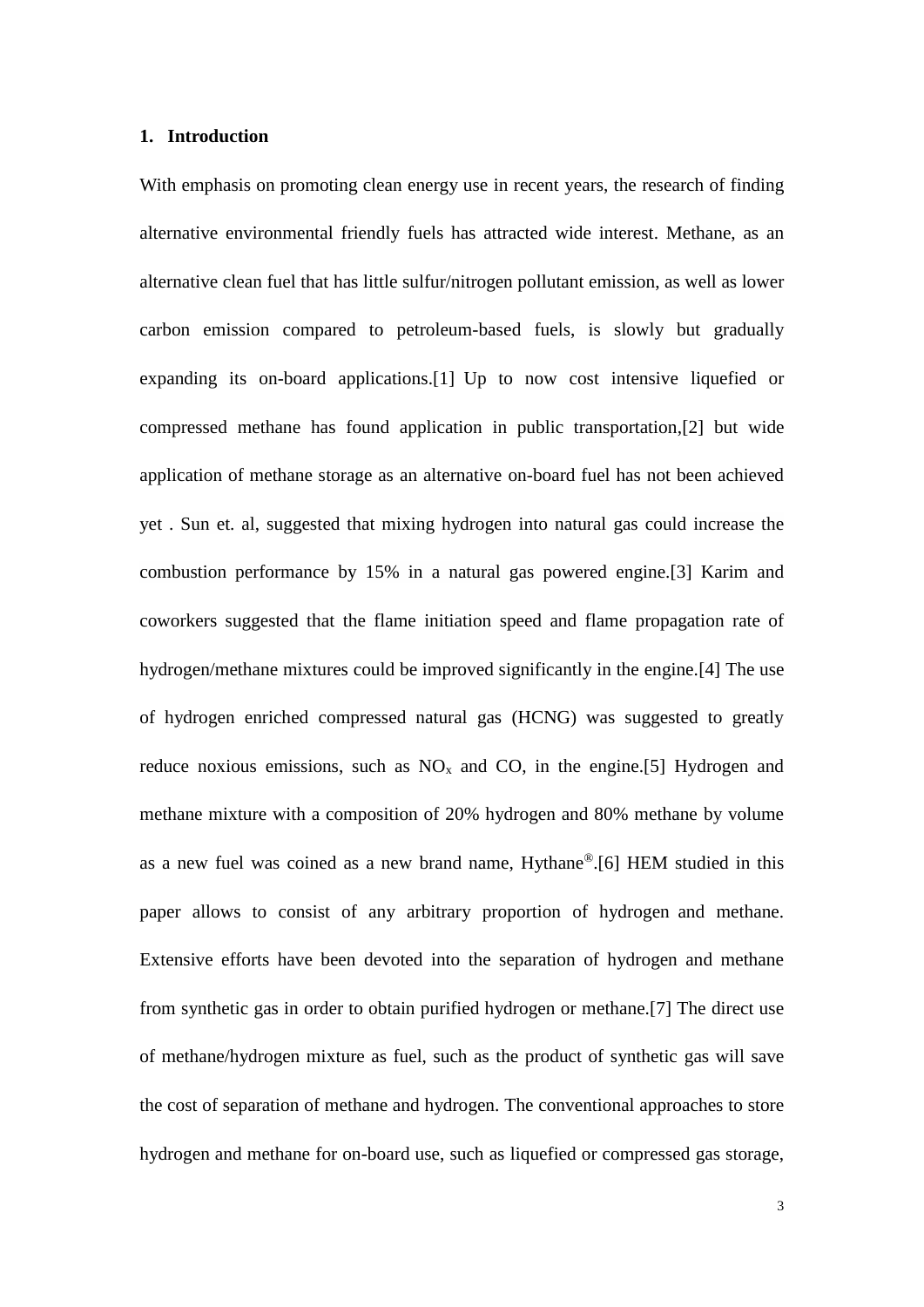require extreme conditions which are cost intensive as well as are associated with safety concerns.[2] Adsorption based hydrogen and methane storage have emerged as an alternative approach for on-board energy gas storage.

There have been several studies focusing on using carbonaceous porous materials to store hydrogen enriched methane.[6],[8],[9] P. Kowalczyk's et. al,[6] and Kumar et. al,[9] indicated that pore width and pore geometry of carbonaceous porous materials have significant effects on the selectivity of adsorbed methane over hydrogen. Confined space in small pores of carbon material will strongly adsorb methane and deplete hydrogen. Larger pore space will ease this effect and promote more hydrogen adsorption. Morales-Cas et. al, suggested that the existence of methane molecules could be helpful to the stabilization of hydrogen adsorption in second and higher adsorption layers.[8] Many porous carbonaceous materials, such as active carbon and carbon nanofoam, have disordered structures. It is challenging to have ordered pore size and geometry. Even for carbon nanotubes it is difficult to maintain a regular inter-nanotube space. Being able to fine tune the pore structure can help maintain a stable adsorbed methane/hydrogen ratio as well as promote HEM adsorption capacity. The newly emerged perfectly ordered crystalline nanoporous materials, such as Covalent Organic Frameworks (COFs),[10] Metal Organic Frameworks (MOFs),[11] and Zeolitic Imidazolate Frameworks(ZIFs),[12] could be promising for HEM storage. Among them, COFs are a novel class of crystalline porous polymers that are mainly composed of light elements (B, C, N, O) connected by strong covalent bonds. Compared to MOFs and ZIFs, COFs have the advantages of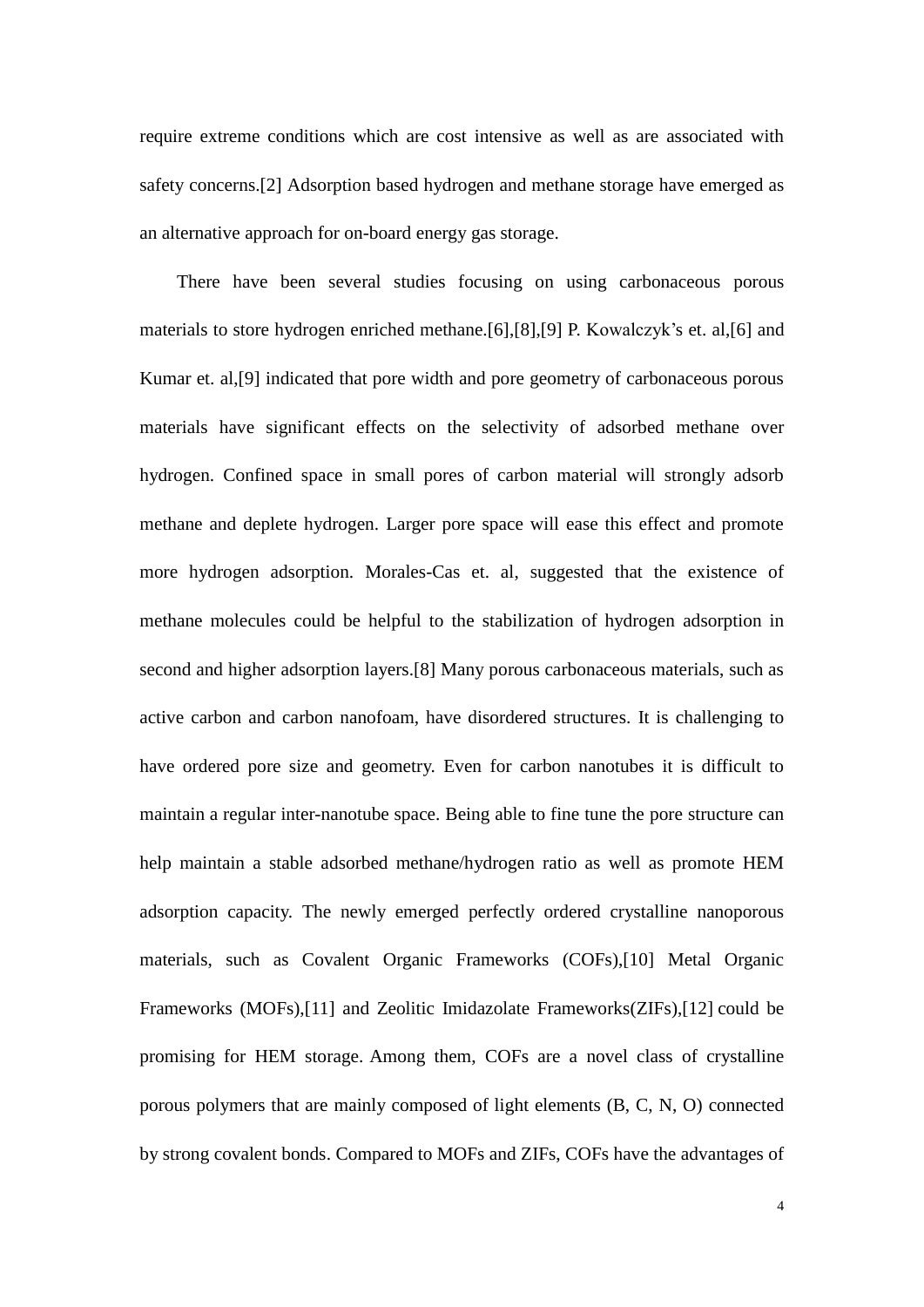lower densities and better chemical and thermal stability.[13]<sup>{</sup>[14] Recent studies showed that COFs are among the highest performing materials for single component adsorption of gases, such as methane[15] and hydrogen[16].

In this study, molecular simulations were used to study HEM storage performance of 33 different COFs. HEM adsorption performances of these COFs are mainly evaluated from following aspects. Firstly, instead of evaluating total methane/hydrogen mixture adsorption capacity, we use total heat of combustion provided by the adsorbed methane/hydrogen in COFs to measure energy aspect of HEM adsorption performance in COFs. Secondly, it is true that hydrogen adsorption capacity is usually much lower than methane adsorption capacity in nanoporous materials,[6] particularly at near room temperature. Moderate level of hydrogen storage ratio is needed in HEM in order to bring substantial improvement of the combustion efficiency in the engine. To identify COFs with good hydrogen adsorption selectivity is our second priority. Moreover, we aim to investigate the correlation between the COFs' structural characteristics and HEM's adsorption performance. Such established correlation would allow the design of novel COFs' with desirable characteristics and performance.

# **2. Computational Details**

#### *2.1 COFs structures*

In this work, 33 different COFs were considered which included more than 4 COF subfamilies (e.g. CTFs (CTF stands for covalent triazine-based framework), Tp-COFs (Tp stands for either triphenylene or triformylphloroglucinol), NPNs (NPN stands for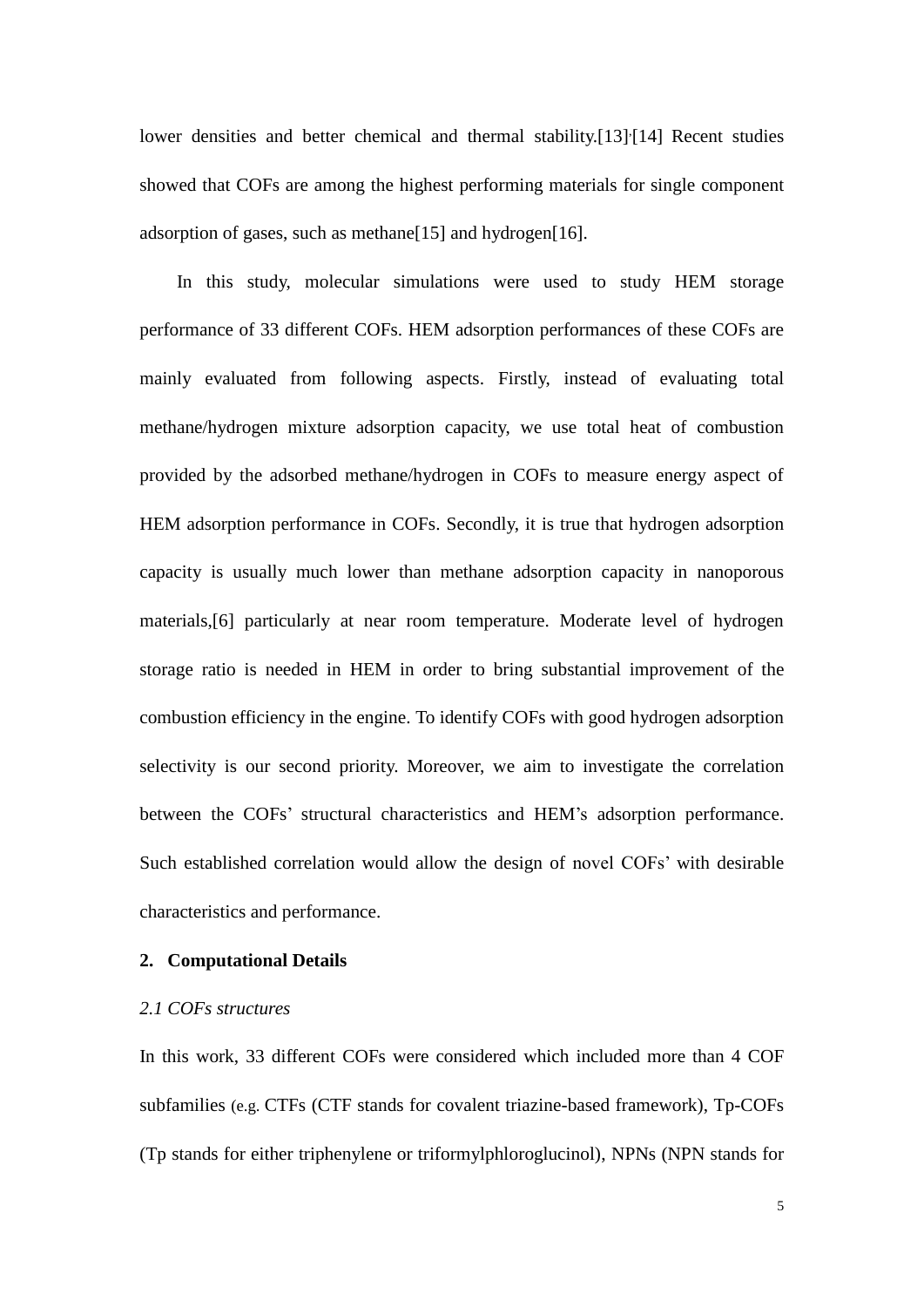nitroso polymer networks), Star-COFs (star shaped COFs)) and other COFs, such as, COF-102, COF-103, COF-105 and COF-108,[17] featuring high methane uptake at ambient conditions. Model atomistic structures were constructed according to the experimental crystallographic data. Geometric surface area, porosity and the pore size of the COFs considered in this work vary diversely. Overall, the volumetric geometric surface area of these COFs ranges from  $675 \text{m}^2/\text{cm}^3$  to  $2253 \text{m}^2/\text{cm}^3$ ; the porosity ranges from 34.75% to 93.69% and the dominant pore size ranges from 3.465Å to 43.895Å. Topologies of the 33 COFs included 2D COFs with hexagonal and tetragonal topologies, such as Star-COF and Zn-pcpy-COF, and 3D-COFs with (3,4)-connected **ctn** and **bor** nets and diamond net (**dia)** topologies, such as, COF-102, COF-103 and COF-108. Full data for the structural properties of the COFs are provided in Table S1.

## *2.2 GCMC simulations*

In this study, Grand Canonical Monte Carlo (GCMC) simulations were employed to study methane and hydrogen co-adsorption behavior in COFs. All GCMC simulations were carried out using RASPA package.<sup>[18]</sup> Lennard-Jones (LJ) potential (equation1) was used to treat the van der Waals interactions between adsorbates and adsorbents. LJ parameters between different types of atoms were calculated using Lorentz-Berthelot mixing rules (equations 2 and 3).

$$
U_{ij} = 4\varepsilon_{ij} \left[ \left( \frac{\sigma_{ij}}{r_{ij}} \right)^{12} - \left( \frac{\sigma_{ij}}{r_{ij}} \right)^{6} \right] \tag{1}
$$

$$
\sigma_{ij} = \frac{1}{2} (\sigma_i + \sigma_j) \tag{2}
$$

$$
\varepsilon_{ij} = \sqrt{\varepsilon_i \varepsilon_j} \tag{3}
$$

6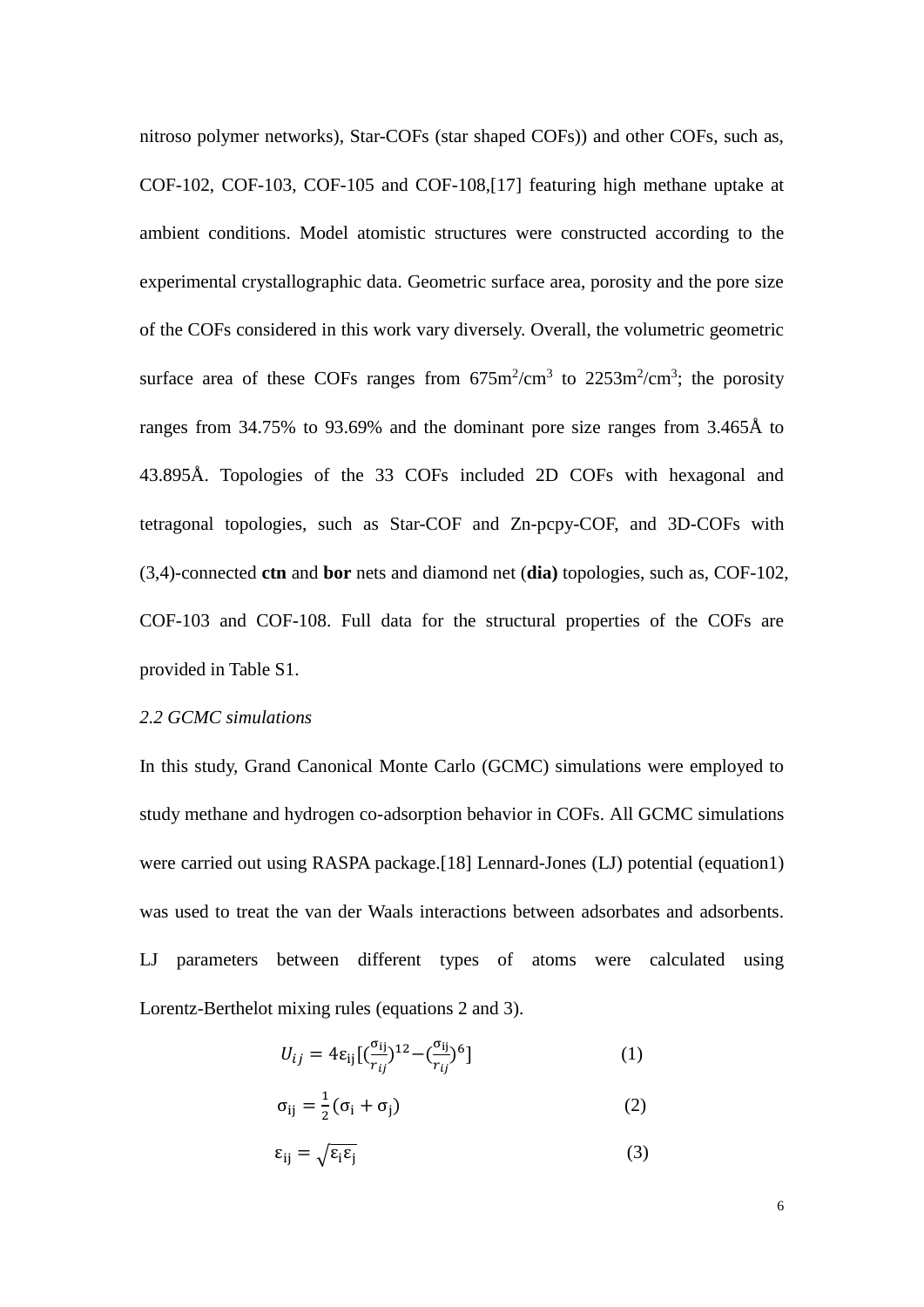where, *i* and *j* are interacting atoms, and *r*,  $\varepsilon$  and  $\sigma$ , are atom-atom distance, LJ well depth and the representative distance for the interactions, respectively. In this work, LJ potential parameter values of COF framework atoms were taken from the DREIDING force field.[19] All force field parameters for both COFs and guest gas molecules are given in Table S3 and S4. Methane was modeled as a single site molecule and the LJ potential parameters of CH<sub>4</sub> ( $\sigma$ <sub>CH<sub>4</sub>=3.73 Å and  $\epsilon$ <sub>CH</sub>/k<sub>B</sub>=148.0 K)</sub> were taken from TraPPE force field.[20] Hydrogen was modeled as a single site molecule as well. The LJ parameters of hydrogen ( $\sigma_{H2}=2.96$  Å and  $\epsilon_{H2}/k_{B}=34.2$  K) were taken from the work of Buch.[21] According to Garberoglio's et. al,[22] the influence of electrostatic interactions for  $H_2$  and  $CH_4$  adsorption in MOFs is negligible. Point charge interactions in this work are ignored. The cutoff radius for LJ interaction was set to be 12.8 Å. Due to the importance of quantum diffraction effects for  $H_2$  adsorption at cryogenic temperatures,  $H_2$  adsorption at 77K was simulated with the quasiclassical Feynman-Hibbs (FH) corrected potential.[23]

All GCMC simulations included a  $1\times10^5$  cycle equilibration run followed by a  $1\times10^5$ cycle production run. Each cycle included N steps where N was the number of adsorbed molecules in the system, which fluctuates during the GCMC simulations. For each step, random translation moves, insertion/deletion moves were sampled to calculate the ensemble averages. All COF framework atoms were kept rigid during the simulation. Geometric surface area of COFs was calculated according to Duren's method.[24] For the pore volume determination of COFs, we adopted the calculation method published by Talu and Myers.[25] The isosteric heat of adsorption (HOA) of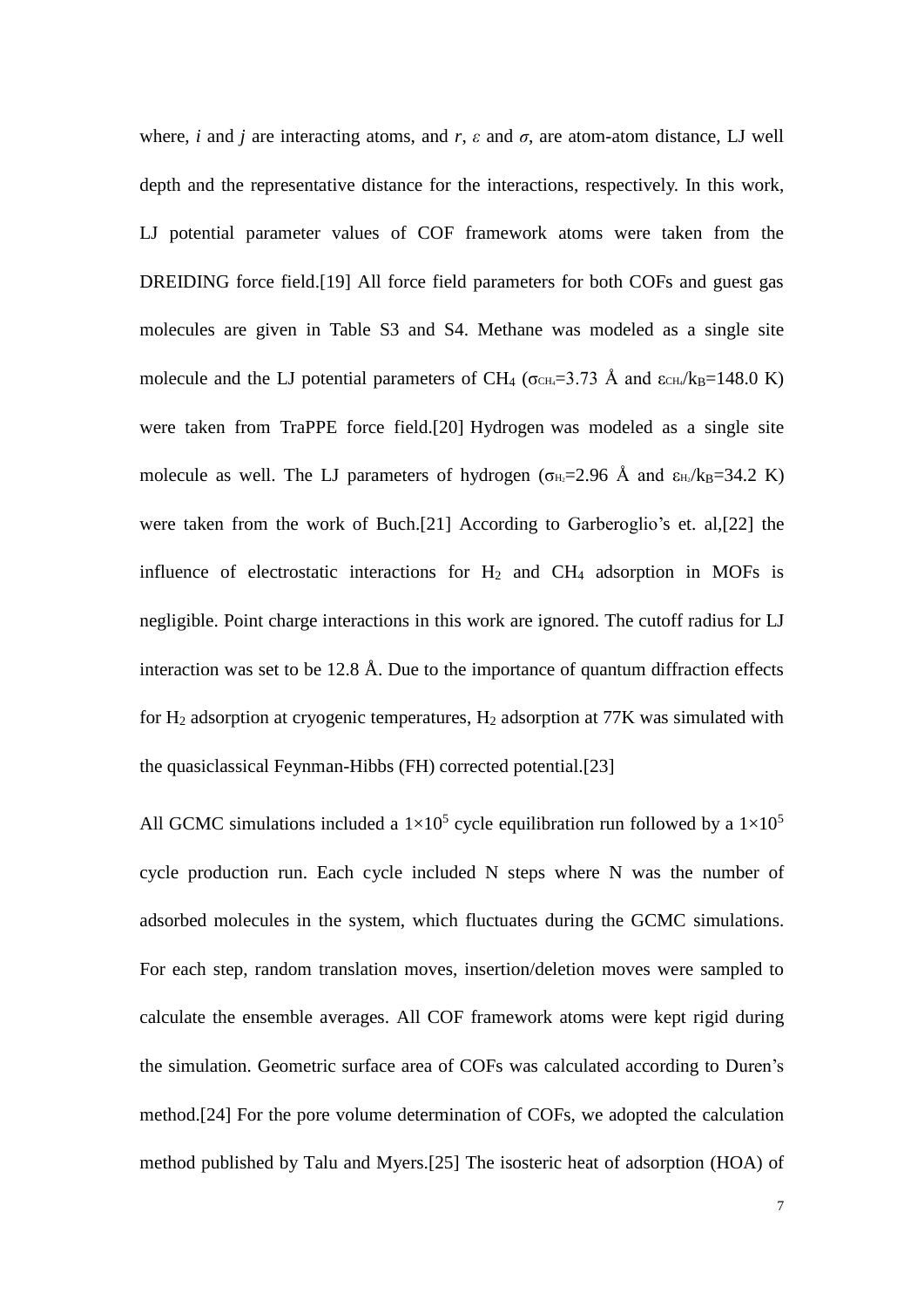pure methane and pure hydrogen adsorbed in COFs were calculated at low loadings following the fluctuations of energy/particle in the grand canonical ensemble in this study.[26] Finally, the pore-size distribution of COFs was obtained using the method proposed by Gubbins *et al.*[27]

#### *2.3 Energy storage and selectivity*

The adsorbed amount of hydrogen and methane by GCMC simulation is absolute uptake  $N_{ab}$ , while the experimentally measured adsorption amount is excess adsorption N<sub>ex</sub>. The relationship between them is N<sub>ex</sub> = N<sub>ab</sub> –  $\rho_b V_{pore}$ , where  $\rho_b$  is the gas density in pure gas phase,  $V_{pore}$  is the pore volume. The total energy of HEM stored in COFs is evaluated via calculating the total volumetric or gravimetric energy of the total predicted methane and hydrogen stored in COFs by GCMC simulations. Here, we define volumetric and gravimetric energy density of HEM adsorption in COFs by:

$$
E_v = NCH_{4}(v) \times (-\Delta HCH_4) + NH_2(v) \times (-\Delta HH_2)
$$
\n(1)

$$
E_g = NCH_{4(g)} \times (-\Delta HCH_4) + NH_2(g) \times (-\Delta HH_2)
$$
\n(2)

where  $NCH<sub>4</sub>(v)$  and  $NH<sub>2</sub>(v)$  are the volumetric adsorption uptake of two components in moles per unit volume of the COF framework;  $NCH<sub>4(g)</sub>$  and  $NH<sub>2(g)</sub>$  are the gravimetric adsorption uptake of two components, in moles per unit mass of the COF framework; ΔHCH<sup>4</sup> andΔH<sup>H</sup><sup>2</sup> denotes the heat of methane and hydrogen combustion, respectively. According to Dell et. al, heat of combustion of methane and hydrogen's are -890.3 kJ/mol and -285.8 kJ/mol, respectively.[28] On the other hand, it is crucial as well as challenging to maintain the ratio of adsorbed hydrogen in HEM storage system.[8] In

8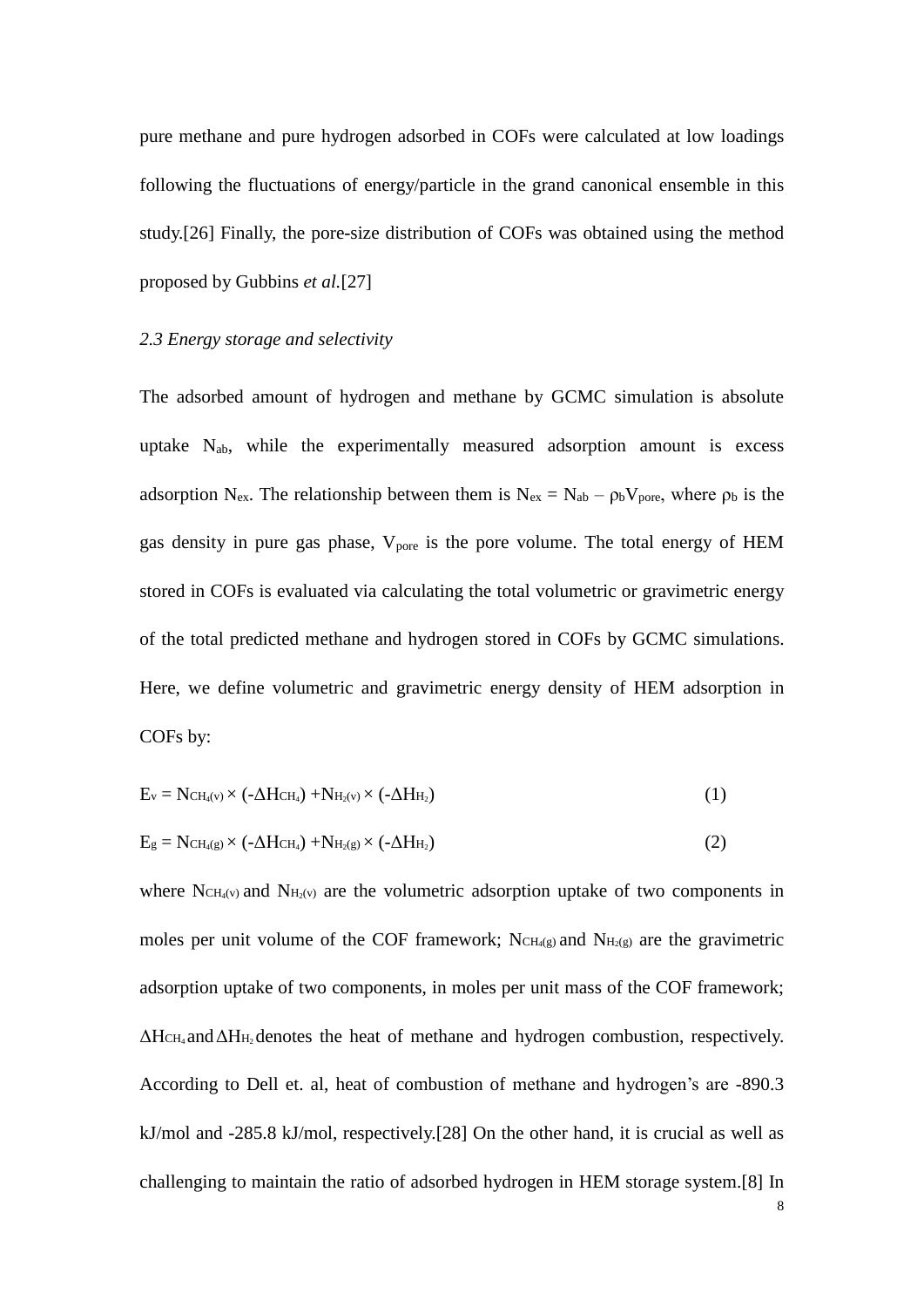Kowalczyk et. al's work, 90% of bulk mole fraction of hydrogen in hydrogen/methane mixture is needed, in order to obtain merely 7% of adsorbed hydrogen by energy in slitlke carbon.[6] Evaluating hydrogen adsorption selectivity in COFs is also one important factor to judge COF's HEM adsorption performance. Hydrogen adsorption selectivity in this work is defined by:

$$
S = (X_{H_2}/X_{CH_4})(y_{CH_4}/y_{H_2}), \qquad (3)
$$

where x and y are the mole fractions of methane and hydrogen in the adsorbed and bulk phase respectively.

## **3. Result & Discussion**

## *3.1 Validation of the force field*

To validate the employed force field used in this work, simulated excess adsorption isotherms of methane and hydrogen in COF-6, COF-10 and COF-102 were compared with the experimental data as shown in Fig.1.[22],[17] Simulated isotherms of methane and hydrogen adsorption show good agreement with the experimental isotherms. Only the simulated methane excess uptake in COF-102 is slightly higher than the experimental result. This could be due to incomplete solvent removal in the COF or possible defects.

# *3.2 Screening of HEM adsorption in 33 COFs*

HEM adsorption isotherms in 33 COFs were simulated at 298K with the pressure ranging from 0.01 bar to 85 bar. The composition of the bulk hydrogen and methane mixture was set to be equimolar, e.g. a ratio of 1:1. Fig.2 shows that methane uptake in COFs is much higher than hydrogen uptake at 298K for across the whole pressure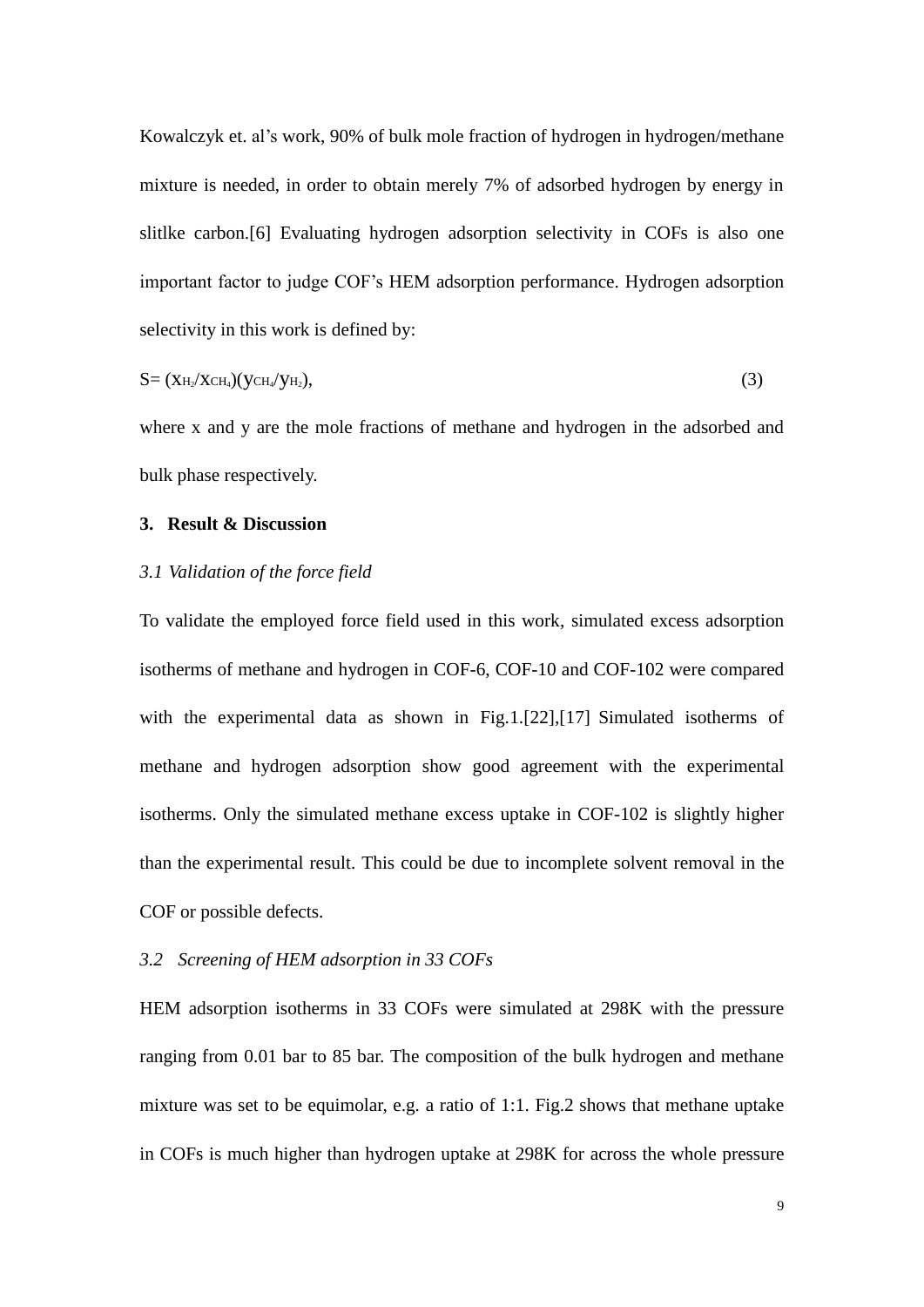range studied. (Fig.2 (d) provides methane and hydrogen adsorption isotherms in COF-102, COF-105, COF-108 and NPN-1.) The hydrogen selectivities in all the COFs are smaller than 1 as given in Fig.2 (c), which indicates that the adsorbed hydrogen ratio is always smaller than that of in the bulk mixture. Among them, COF-105 and COF-108 are two COFs with the highest hydrogen selectivity (over 0.4). The energy densities of HEM stored in COFs are mainly dominated by methane loading in COFs due to the relatively lower hydrogen uptake as well as low molar heat of combustion of hydrogen. As shown in Fig.2 (d), the trend of total energy density (ED) fit well with the trend of methane uptake. Both gravimetric and volumetric energy density isotherm in NPN serial COFs quickly reaches plateau around 10 bar indicating methane adsorption in NPN series COFs can be quickly saturated at a pressure close to atmospheric pressure at room temperature. It is worth noting that although the gravimetric energy densities in NPN series COFs are relatively lower than those of in other COFs, their volumetric energy density easily outperform other COFs for pressures below 40 bar. Energy density isotherms in other COFs, such as, COF-102, COF-105 and COF-108 increase steadily with the pressure up to 85 bars. As shown in Fig.2. (a) and (b), the total stored gravimetric energy density of HEM in COF-102, COF-103, COF-105 and COF-108, can exceed 2015 target established by Department of Energy (DOE) in US, (6480 kJ/kg) above 30 bar pressure and the total stored volumetric energy density of HEM in COF-102, COF-103 and NPN-1, can exceed 2015 DOE target (4680 kJ/L)above 40 bar pressure.[29]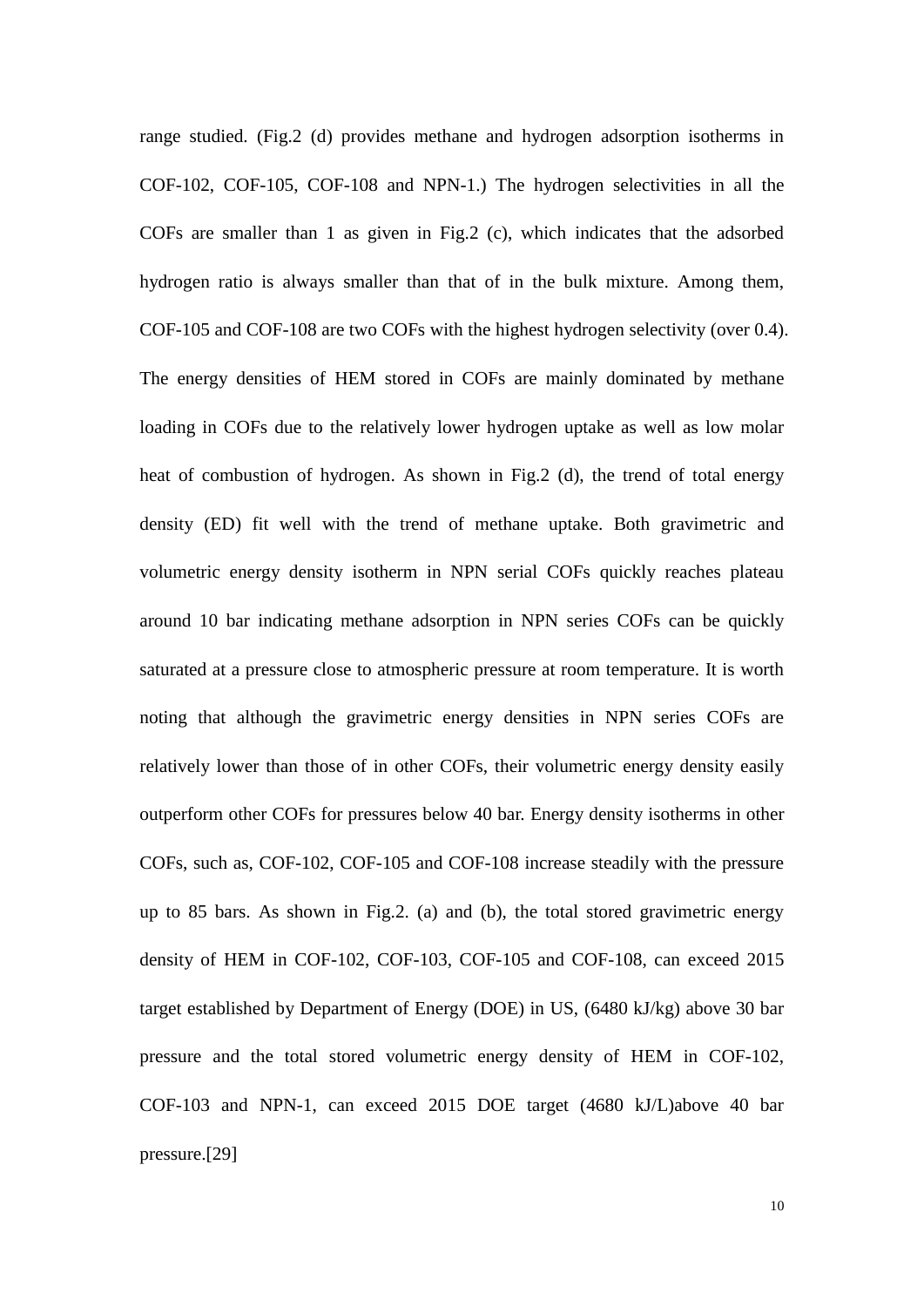As mentioned above, total energy density of HEM adsorption and hydrogen adsorption selectivity are two main factors to evaluate the performance of HEM adsorption in COFs. Hydrogen selectivity was plotted against both gravimetric and volumetric energy densities for all 33 COFs at three different pressures: 1bar, 35bar and 80bar at 298K in Fig.3. The ideal COFs should be located in the upper right corner of the figures, which will have both high hydrogen selectivity and large energy density.

By analyzing these diagrams, it can be found that it is difficult to find COFs that have both good hydrogen selectivity and good energy density at 1 bar pressure. NPN type of COFs possess both high gravimetric and high volumetric energy density at 1 bar, while their hydrogen selectivities are among the lowest ones. COFs that have relatively high H<sup>2</sup> selectivity, such as COF-105, COF-108, COF-43, Star-COF-1 and Star-COF-2, give relatively low gravimetric and volumetric energy density at 1bar. When the pressure is increased to medium pressure (35 bar) and high pressure (80 bar), many COFs are moving towards to the upper-right corner of the diagram where both the energy density and hydrogen selectivity are high. COF-105 and COF-108 exceeds all other COFs in terms of gravimetric energy density and hydrogen selectivity at medium and high pressures. Nevertheless, in terms of volumetric energy density, which should play more significant role for on-board fuel applications, COF-105 and COF-108 lose their leading positions. COF-102 and COF-103 are among the leading COFs with highest volumetric energy density. However, the hydrogen selectivities of COF-102 and COF-103 are not very promising, only around

11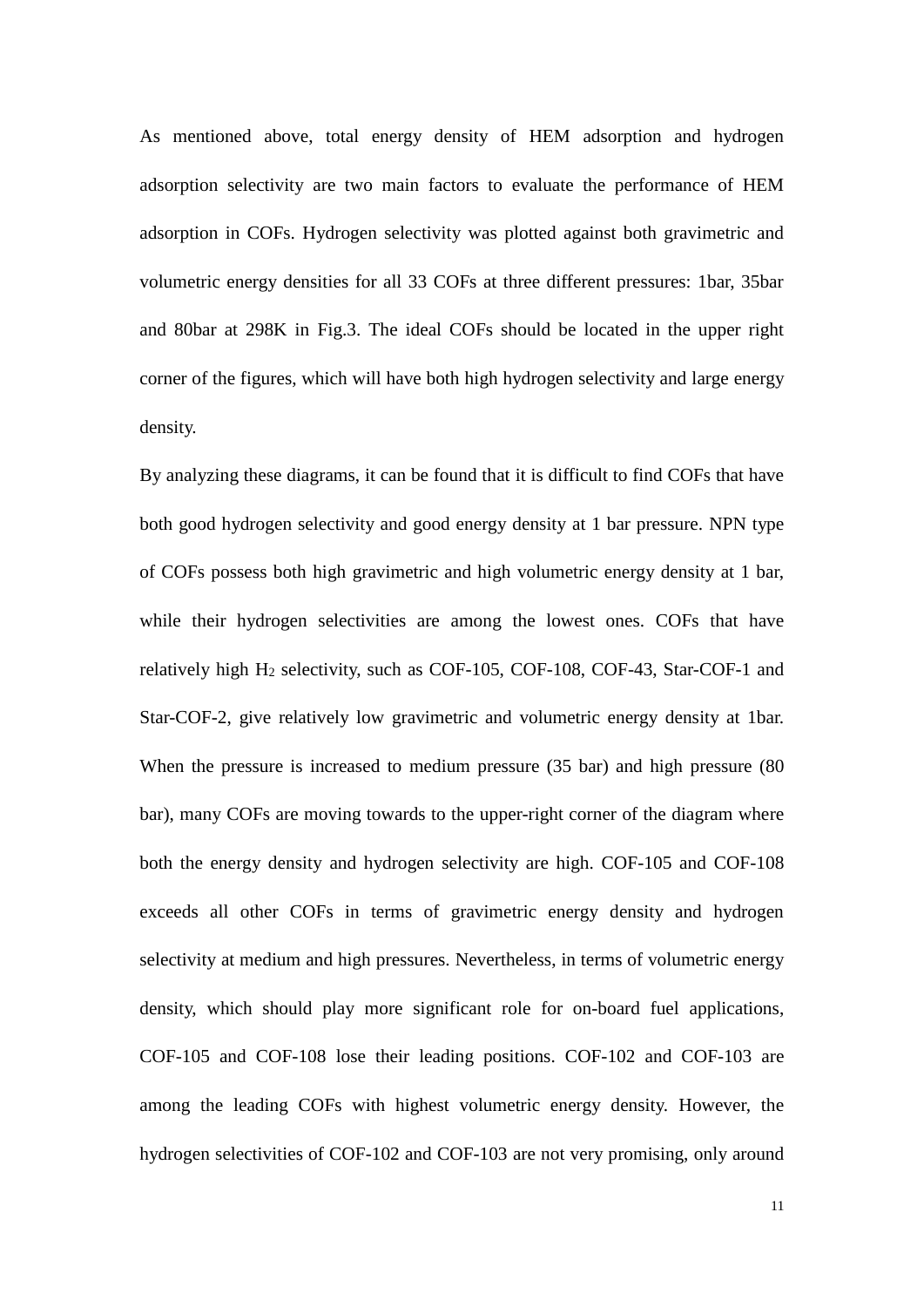0.15 at 298K. Overall, for all the 33 COFs, it is possible to find COFs, such as COF-105 and COF-108, with both large gravimetric energy density and high hydrogen selectivity.

## *3.3 The Effect of Structural Characteristics of COFs*

To establish and understand the correlation between COFs' structural characteristics as well as the interaction strength of methane/hydrogen with COFs, and COFs' HEM adsorption performance is of particular significance for the future design of the ideal COFs to be used in HEM storage.

## *3.3.1 The Effect of heat of adsorption*

The isosteric heats of adsorption (HOA) of methane and hydrogen in COFs are calculated and provided in Table S2. In this study, all the values of HOA were taken in positive absolute value although the adsorption is an exothermic process. Overall, the HOA of methane in COFs is around three to four times higher than the HOA of hydrogen in COFs. Such large HOA difference is the main reason that leads to the relatively low hydrogen selectivity. As shown in Fig.4 (a), hydrogen selectivity is roughly inversely proportional with the HOA differences of methane and hydrogen in COFs. On the other hand, from Fig.4 (b) we also observe that the volumetric energy density of HEM adsorption in COFs increases almost linearly with the HOAs of methane in COFs at 1 bar pressure with the exception of NPN type COFs, whose volumetric energy densities are much higher than the rest of COFs. At higher pressures such linear correlation is weakened between HOA and volumetric energy density. As mentioned above, the total energy density of COFs is mainly affected by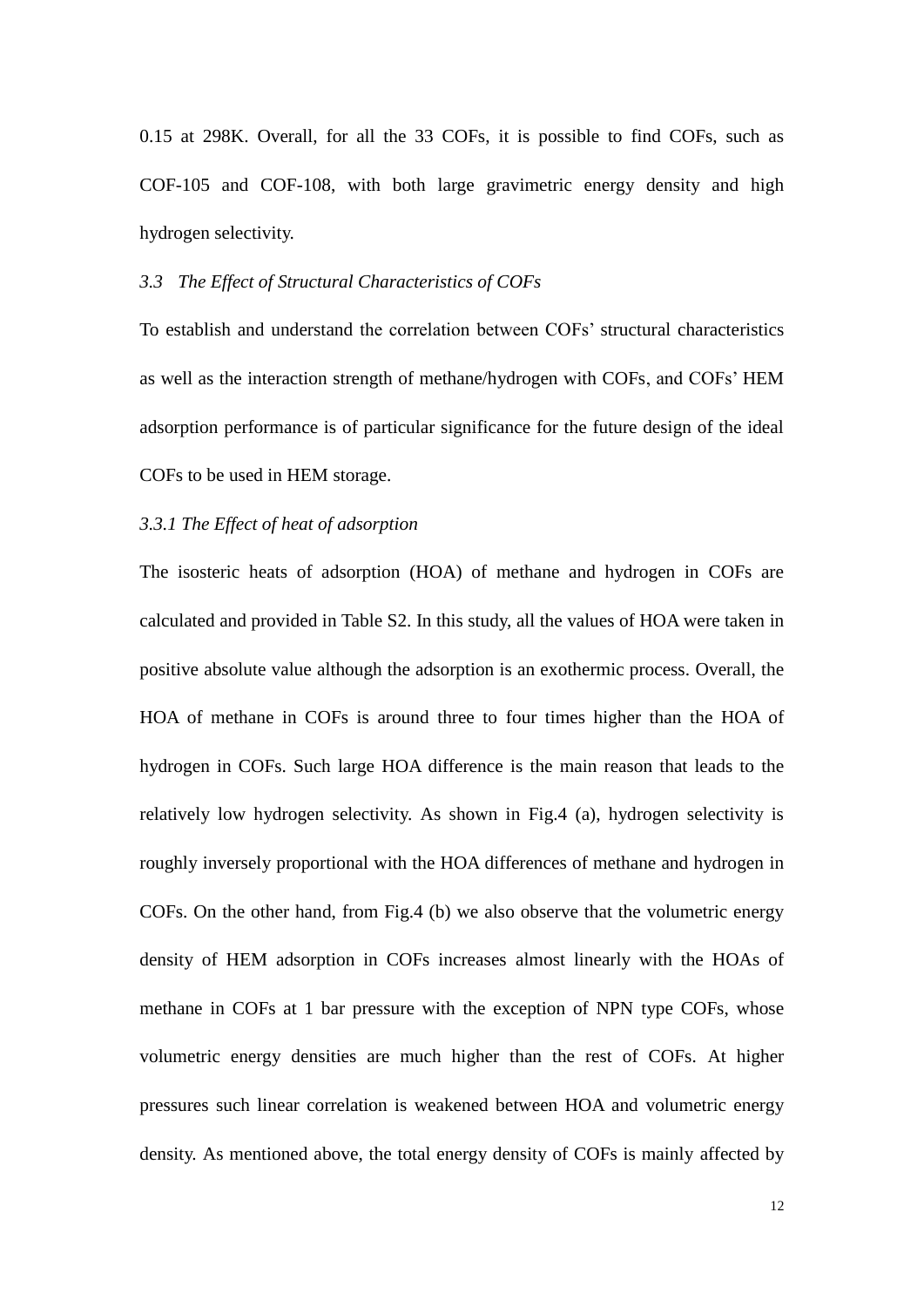methane uptake. At low pressures, the dominant factor responsible for methane uptake is the HOA, which is indirectly related to the volumetric energy density of HEM adsorption.

# *3.3.2 The Effect of Surface Area*

With the increase of pressure, the volumetric energy density of HEM adsorption in COFs starts to correlate closely with COFs' volumetric geometric surface area. As shown in Fig.5, apart from NPN type COFs and COF-1, which have exceptionally high HOA with methane and hydrogen, the slope of the linearly increasing tendency of volumetric energy density and volumetric surface area can be enhanced by the rising pressure. At higher pressure, such as 80 bar, the energy density increases faster with the increase of COFs' surface areas. This can be explained with the fact that at low pressure the surface area of COFs has not been fully covered by adsorbates. The adsorption mainly happens at strong interaction sites. With the increase of the pressure, adsorbates start to cover the surface area of COFs.

## *3.3.3 The Effect of Porosity and Pore Size*

According to Bae et al.[30] the porosity of MOFs or COFs plays a significant role on both methane and hydrogen adsorption at the high pressure region. It is generally true that high pressure will trigger multi-layer adsorption to allow adsorbed methane and hydrogen molecules to explore the central void space. Both gravimetric energy density and volumetric energy density of HEM adsorption in different COFs are plotted against porosity at 298K and 80 bar in Fig.6 (a) and (b). It is observed that the gravimetric energy density increases roughly proportional to the porosity of the COFs.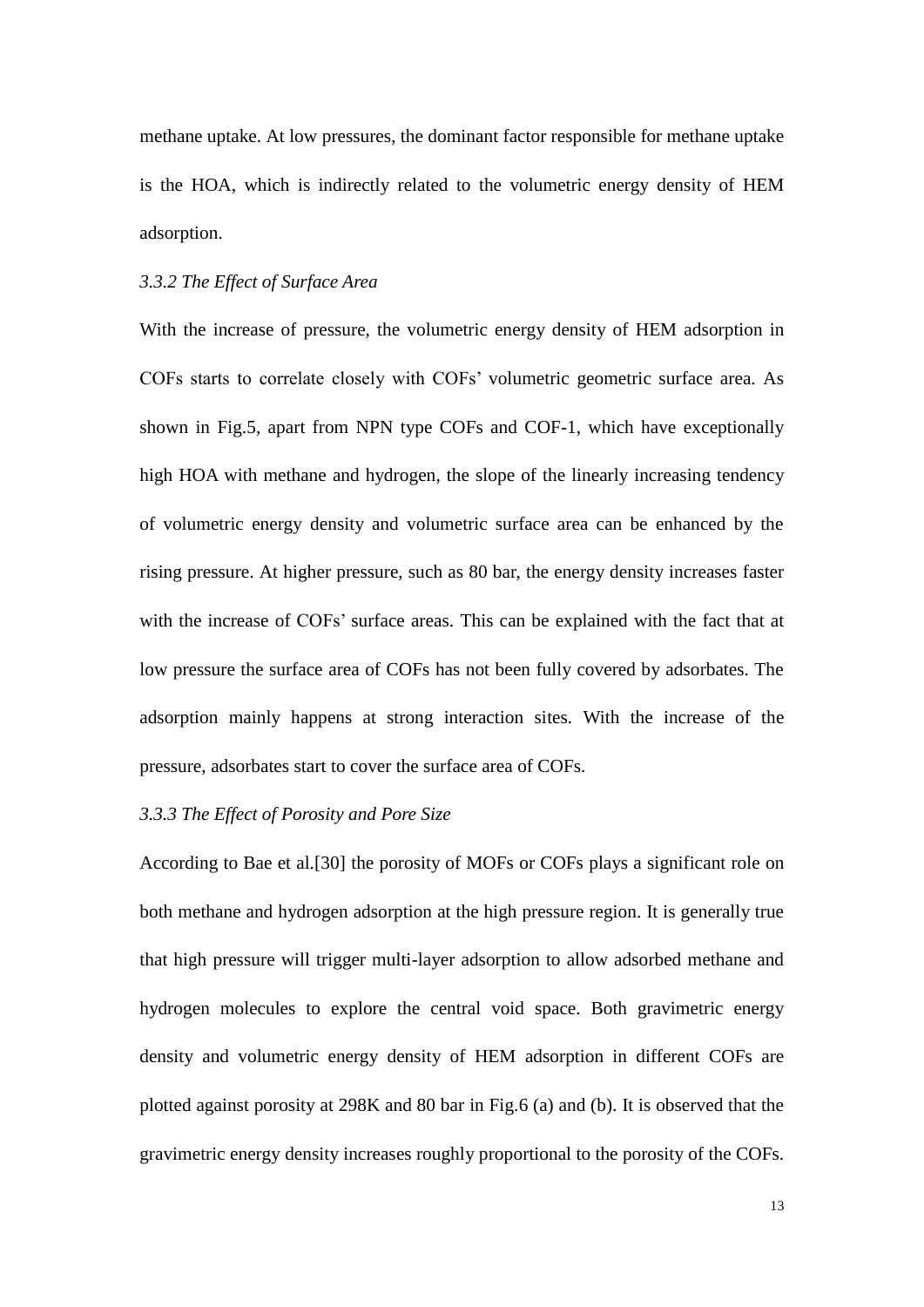Surprisingly, the volumetric energy density has almost no correlation with COFs' porosity. COF-105 and COF-108, whose volumetric energy densities are only half of those of COF-102 and COF-103, share similar porosity with COF-102 and COF-103. This is due to a synergic effect of both surface area and porosity on HEM adsorption at 80 bar pressure. As discussed above, surface area actually still plays a significant role on promoting HEM uptake at 80 bar. It can be seen from Fig.6 (a) that the gravimetric surface area increases roughly linearly with the porosity of the COFs. Both the gravimetric surface area and the porosity will enhance the gravimetric energy density of the COFs. Nevertheless, high porosity does not necessary mean high volumetric surface area. As can be seen from Fig.6 (b), the porosity has almost no correlation with the volumetric surface area of the COFs. COFs with high porosities (up to 92.8%), such as COF-105 and COF-108, could have low volumetric surface areas (around  $1100 \text{ m}^2/\text{cm}^3$ ). Such interplay of the porosity and the volumetric surface area leads to a poor correlation of porosity and volumetric energy density of adsorbed HEM.

On the other hand, both the porosity and the dominant pore size of the COFs are important factors that affect hydrogen selectivity. Fig.6 (c) and (d) give scatter diagrams of the  $H_2$  selectivity against both the porosity and dominant pore size of 33 COFs at 298K and 80 bar. It is observed that hydrogen selectivity is in a linear correlation with both porosity and the dominant pore size of the COFs. Such finding is in good agreement with Kumar *et al*[9] and Morales-Cas *et al*'s[8] work. Narrow pores in COFs will strongly adsorb methane due to its larger interaction strength with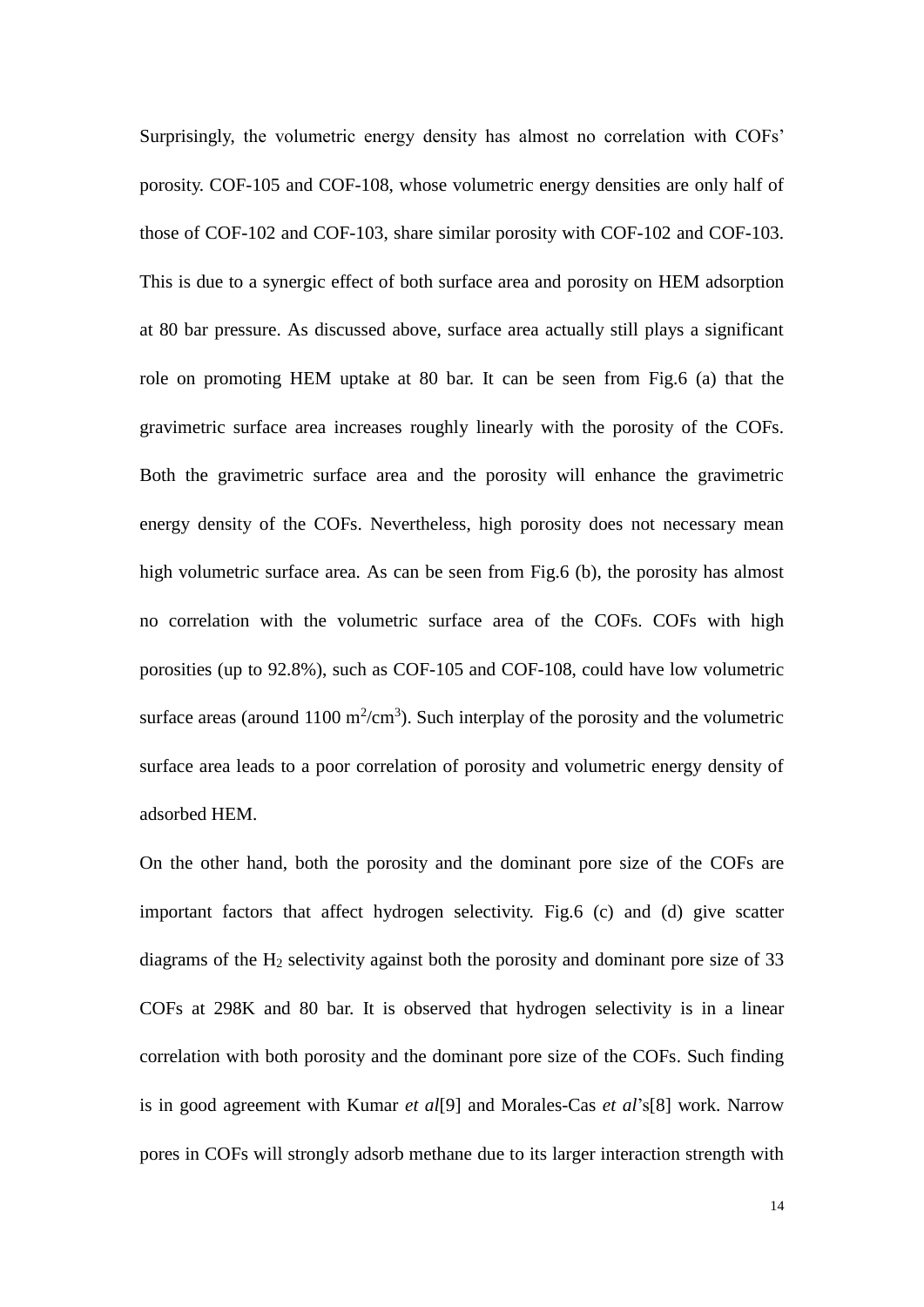COFs and deplete hydrogen. For instance, NPN type COFs which possess pores ranging from 3 to 5 Å have extremely small hydrogen selectivity. Large pore space will ease this effect. It should be however noted that COF-103 and COF-102 are two outliers that deviate from the linear relation between the hydrogen selectivity and the porosity. COF-105, COF-108 and COF-43 are also the obvious outliers for the linear correlation of the hydrogen selectivity and the dominant pore size. It is again due to the interplay of the porosity and the dominant pore size of the COFs. Star-COF-1 and Star-COF-2 which have both high porosity and large dominant pore size show good hydrogen selectivity. COF-102 and COF-103 have high porosity, but they have relatively small dominant pore size (below 15  $\AA$ ) so they appear below the trend line. COF-105, COF-108 and COF-43 that possess dominant pores above 15  $\AA$  as well as leading porosities enable them to have top hydrogen selectivities. As can be seen from the HEM adsorption snapshots in COF-108 at 298K (Fig.S1), adsorbed H<sup>2</sup> molecules tend to appear more often in the center of the pore void then the surface of the COF.

## *3.4 The Effect of Temperature*

## *3.4.1 To Volumetric energy density*

To further explore the possibilities of improving volumetric energy density of HEM storage as well as hydrogen selectivities of COFs, we allow both the temperature to vary from 250K to 350K and methane/hydrogen bulk ratio to vary from 10:90 to 90:10. Three distinctively different COFs are selected for this part of the study: NPN-1 with good volumetric energy density, but extremely small hydrogen selectivity at 298K; COF-103 with good volumetric energy and intermediate hydrogen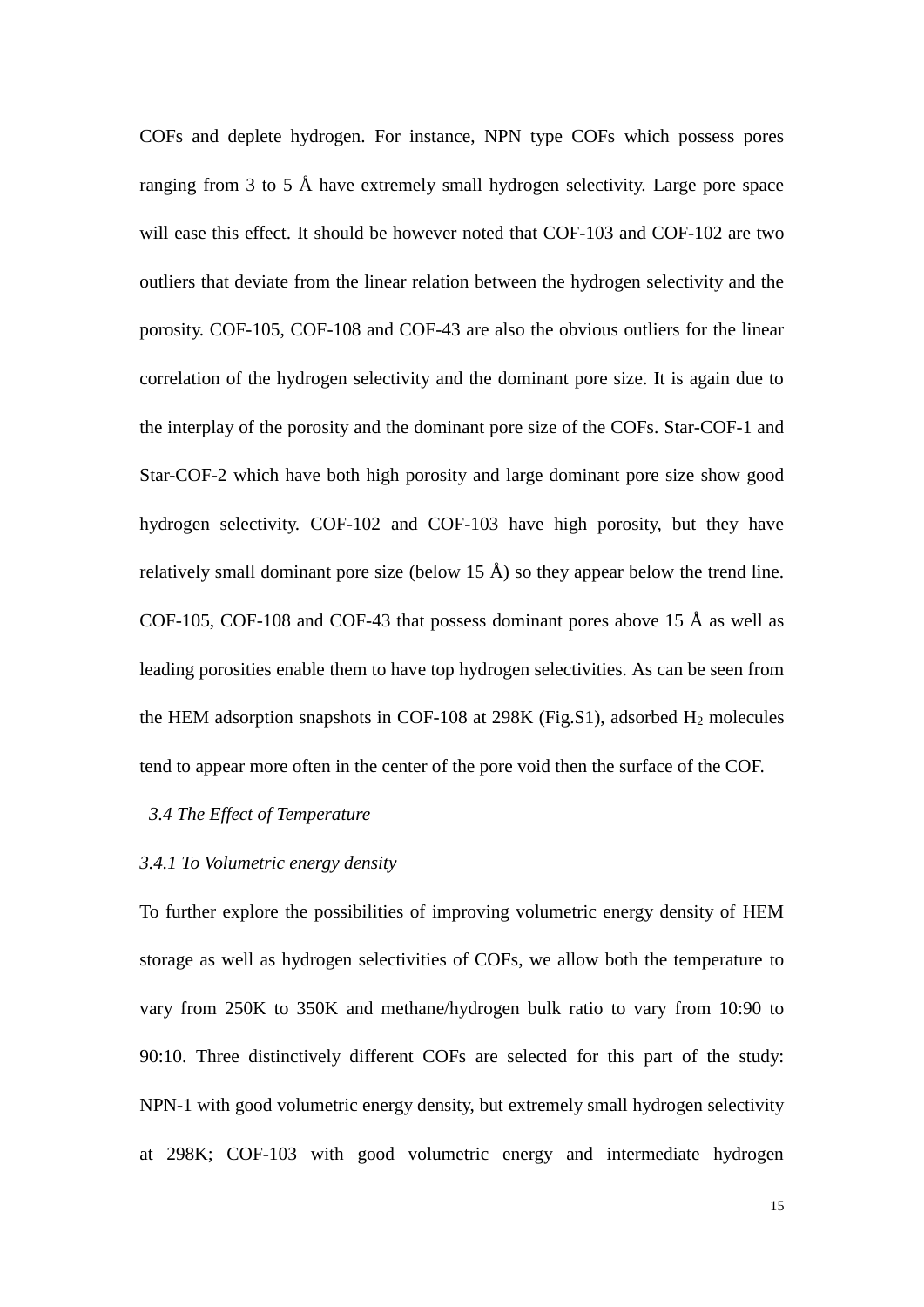selectivity at 298K; and COF-108 with top hydrogen selectivity and relatively low volumetric energy density at 298K. The volumetric energy density and hydrogen selectivities of HEM adsorption isobars of these 3 COFs at 3 different pressures (1 bar, 35 bar, 80 bar) are established in Fig.7, In general, it is observed that decreasing temperature is helpful to raise the volumetric energy density in Fig.7 (a), (b) and (c). Meanwhile, the hydrogen selectivity is reduced (Fig.7 (d)). At 1 bar, the change of temperature or hydrogen/methane bulk ratio affects the volumetric energy density of NPN-1 only due to the strong heat of adsorption of methane in NPN-1. Considering the low interaction strength of methane and hydrogen with COF-103 and COF-108, changing the temperature or hydrogen/methane bulk composition at 1 bar pressure barely affects their hydrogen or methane uptake. At higher pressures of 35 bar and 80 bar, the change of temperature dramatically affects the volumetric energy density of COF-103 and COF-108. At 35 bar, changing the temperature from 298K to 250K could almost double the volumetric energy density of COF-103, but the hydrogen selectivity is compromised to half of that at 298K. The drop in the temperature enhances gas adsorption in porous materials.

Considering that hydrogen selectivity is fairly low in all the COFs studies, one approach to raise the adsorbed hydrogen content is to raise the hydrogen bulk composition in the bulk phase. However, due to the low energy density of hydrogen, increasing the adsorbed hydrogen content inevitably decreases the total volumetric energy density. As shown in Fig.8 (b) and (c), the volumetric energy densities of COF-103, COF-108 decrease by about two thirds at 35 bar and 80 bar pressure and

16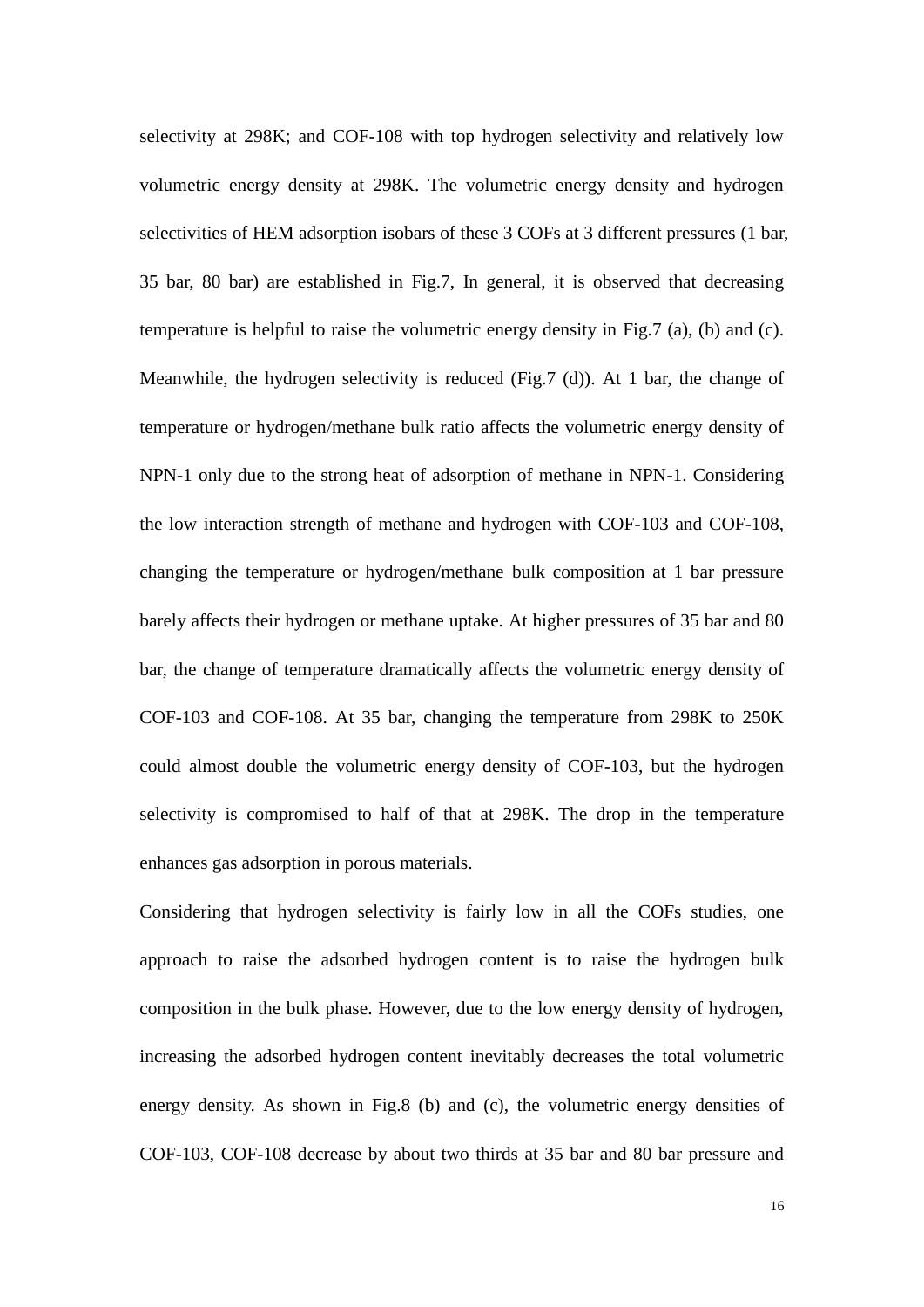298K temperature when the mol fraction of hydrogen in the bulk phase increased from 10% to 90%. The volumetric energy density of NPN-1 has a large volumetric energy density drop at 1 bar pressure when hydrogen bulk mol fraction is increased. In order to allow hydrogen contribution in HEM fuel to exceed 7% by energy, which is required to form an effective HEM fuel,[6] more than 40% and 60% of hydrogen mol fraction are needed for COF-108 and COF-103, respectively, at 298K and 35 bar.

#### **4. Conclusion**

In summary, this work has brought new insight into the potential HEM fuel storage in COFs. For all 33 COFs studied, it is found that HEM adsorption in many COFs, such as, COF-102, COF-103, COF-105, COF-108, could easily reach high gravimetric energy density, which exceeds 2015 DOE target, when the pressure reach 35 at 298K due to the light weight of COFs. There are also COFs, such as, COF-105 and COF-108, whose HEM adsorption with methane/hydrogen bulk phase ratio 1:1 will also exceed volumetric energy density of 2015 DOE target with pressures over 40 bar at 298K. One challenging issue to store HEM in COFs is to raise the hydrogen selectivity. Overall, hydrogen selectivity in COFs is relatively low at room temperature. COF-105 and COF-108 are two COFs with the highest hydrogen selectivity due to their large porosity and pore sizes. Increasing the hydrogen fraction in the bulk phase enhances the hydrogen fraction in the adsorbed phase. Nevertheless, due to the fact that energy density is dominated by the adsorbed methane, increasing adsorbed hydrogen inevitably decreases the energy density of adsorbed HEM in COFs. Both the energy density of adsorbed HEM and hydrogen selectivity in COFs are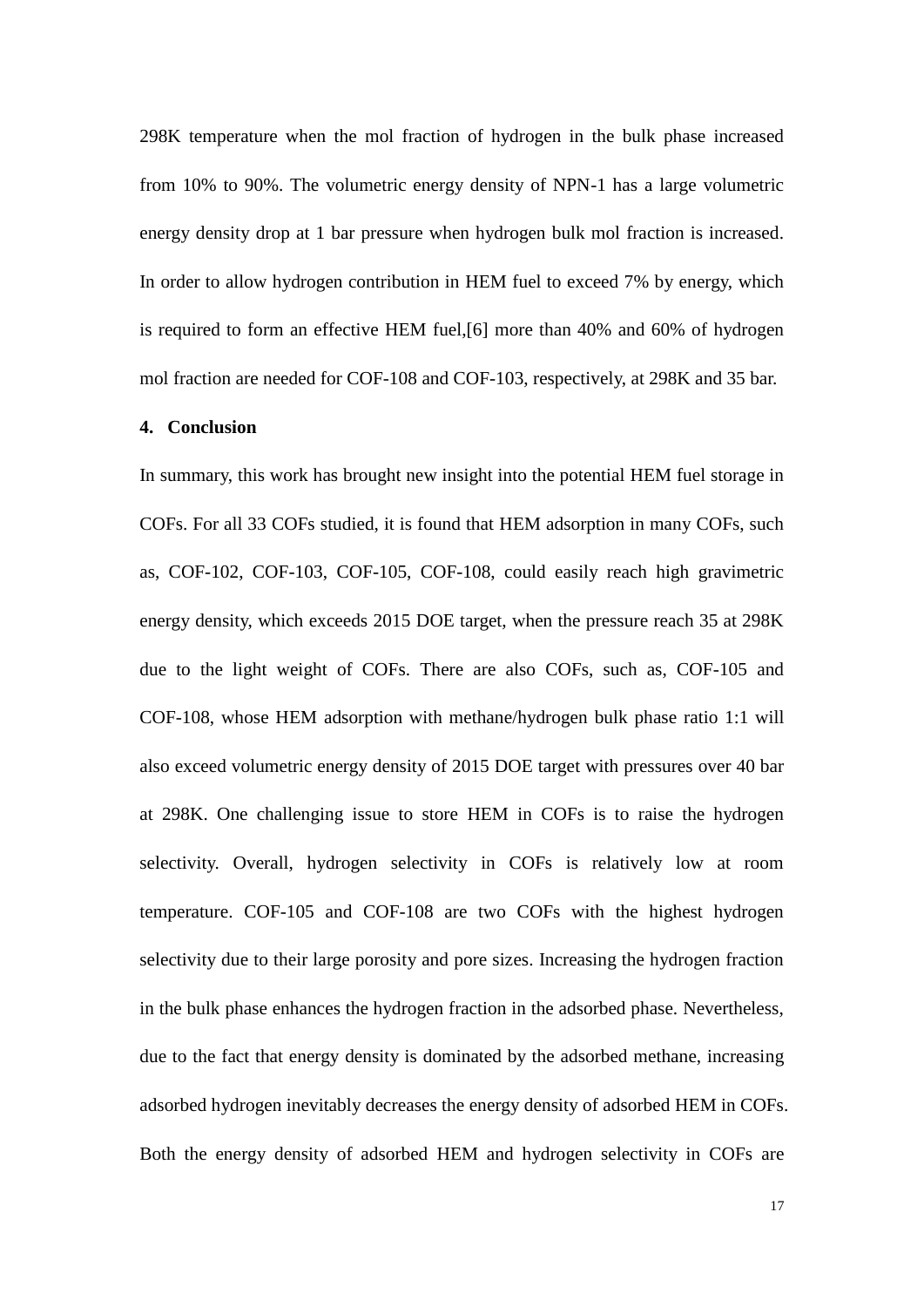affected by an interplay of the HOA of methane/hydrogen in COFs, surface area, porosity and pore size of the COFs. Overall, high HOA of methane in COFs and surface area promote energy density of adsorbed HEM in COFs. It is helpful to increase the hydrogen selectivity in COFs by matching hydrogen's HOA to methane's HOA in COFs. COFs with large pores and high porosity also enhances the hydrogen selectivity in COFs.

## **ASSOCIATED CONTENT**

Supplementary Information (SI) available: COF models, force field parameters, absolute hydrogen and methane uptake isotherms in the COFs. This material is available free of charge via the Internet at http://pubs.acs.org.

## **AUTHOR INFORMATION**

## **Corresponding Author**

E-mail: Lifeng.Ding@xjtlu.edu.cn

## **ACKNOWLEDGEMENT**

The authors acknowledge financial support from Chinese Young Scholar National Science Foundation Grant (21403171) and Xi'an JiaoTong-Liverpool University Research Development Fund (PGRS-13-03-08), computational resources from Shenzhen Cloud Computing Center.

## **References**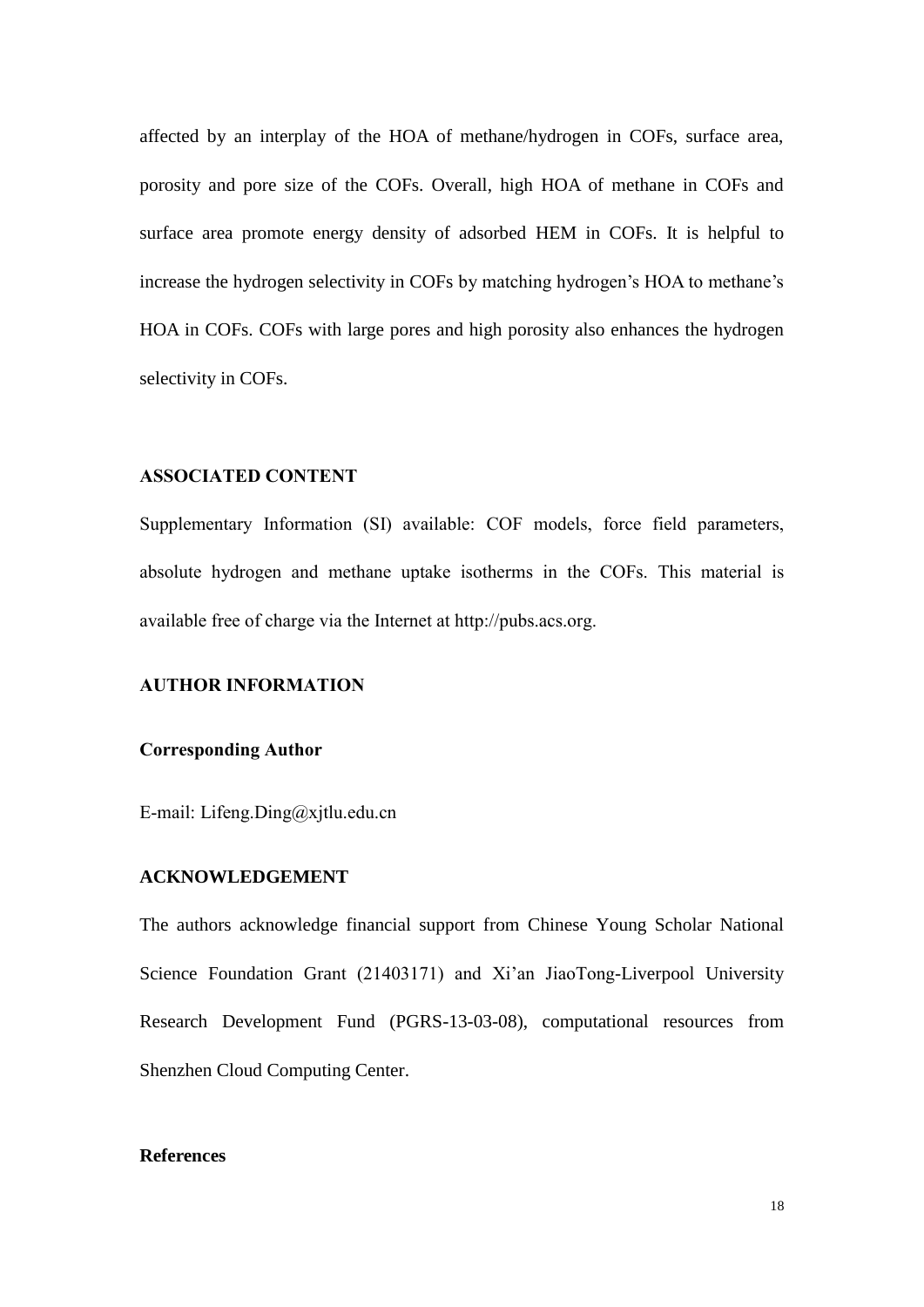- [1] Y. He, W. Zhou, G. Qian, B. Chen, Chem Soc Rev 43 (2014) 5657–5678.
- [2] W. Zhou, Chem. Rec. 10 (2010) 200–204.
- [3] Y. Sun, Y.P. Zhou, L. Zhou, X.P. Gao, H.T. Yuan, Chem. Phys. Lett. 357 (2002) 287–292.
- [4] G. a. Karim, I. Wierzba, Y. Al-Alousi, Int. J. Hydrogen Energy 21 (1996) 625–631.
- [5] K. Nanthagopal, R. Subbarao, T. Elango, P. Baskar, K. Annamalai, Therm. Sci. 15 (2011) 1145–1154.
- [6] P. Kowalczyk, S.K. Bhatia, J. Phys. Chem. B 110 (2006) 23770–23776.
- [7] M.C. Mitchell, M. Gallo, T.M. Nenoff, J. Chem. Phys. 121 (2004) 1910–1916.
- [8] A.M. Morales-Cas, C. Moya, B. Goto, L.F. Vega, G. Calleja, J. Phys. Chem. C 111 (2007) 6473–6480.
- [9] K.V. Kumar, E. a. Müller, F. Rodríguez-Reinoso, J. Phys. Chem. C 116 (2012) 11820–11829.
- [10] X. Feng, X. Ding, D. Jiang, Chem. Soc. Rev. 41 (2012) 6010.
- [11] S. Ma, H.-C. Zhou, Chem. Commun. 46 (2010) 44–53.
- [12] K.S. Park, Z. Ni, A.P. Côté, J.Y. Choi, R. Huang, F.J. Uribe-Romo, H.K. Chae, M. O'Keeffe, O.M. Yaghi, Proc. Natl. Acad. Sci. U. S. A. 103 (2006) 10186–10191.
- [13] Y. Liu, D. Liu, Q. Yang, C. Zhong, J. Mi, Ind. Eng. Chem. Res. 49 (2010) 2902–2906.
- [14] M. Tong, Q. Yang, C. Zhong, Microporous Mesoporous Mater. 210 (2015) 142–148.
- [15] J.L. Mendoza-Cortes, T. a. Pascal, W. a. Goddard, J. Phys. Chem. A 115 (2011) 13852–13857.
- [16] S.-Y. Ding, W. Wang, Chem. Soc. Rev. (2013) 548–568.
- [17] H. Furukawa, O.M. Yaghi, J. Am. Chem. Soc. 131 (2009) 8875–83.
- [18] D. Dubbeldam, S. Calero, D.E. Ellis, R.Q. Snurr, Mol. Simul. 42 (2015) 81–101.
- [19] S.L. Mayo, B.D. Olafson, W.A.I. Goddard, J. Phys. Chem. 101 (1990) 8897–8909.
- [20] M.G. Martin, J.I. Siepmann, J. Phys. Chem. B 102 (1998) 2569–2577.
- [21] V. Buch, J. Chem. Phys. 100 (1994) 7610.
- [22] G. Garberoglio, A.I. Skoulidas, J.K. Johnson, J. Phys. Chem. B 109 (2005) 13094–13103.
- [23] J. Liu, J.T. Culp, S. Natesakhawat, B.C. Bockrath, B. Zande, S.G. Sankar, G. Garberoglio, J.K. Johnson, J. Phys. Chem. C 111 (2007) 9305–9313.
- [24] T. Düren, L. Sarkisov, O.M. Yaghi, R.Q. Snurr, Langmuir 20 (2004) 2683–2689.
- [25] O. Talu, A.L. Myers, AIChE J. 47 (2001) 1160–1168.
- [26] F. Karavias, a L. Myers, Langmuir 7 (1991) 3118–3126.
- [27] L.D. Gelb, K.E. Gubbins, Langmuir 15 (1999) 305–308.
- [28] R.M. Dell, D.A.J. Rand, Clean Energy, The Royal Society of Chemnistry, Cambridge,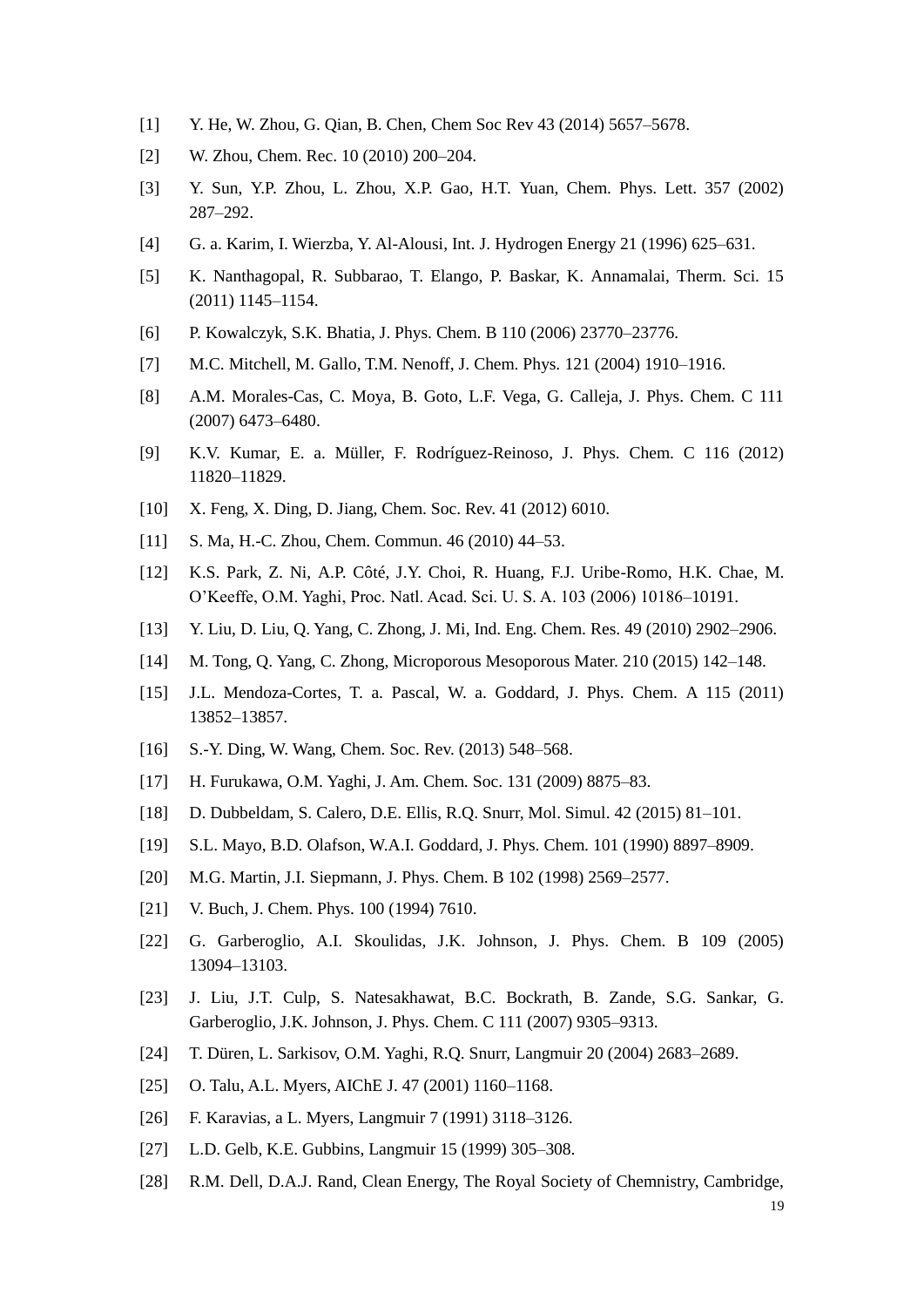UK, 2004.

[29] US Department of Energy, Targets for on-board hydrogen storage systems: current R&D focus is on 2015 targets with potential to meet ultimate targets. < http://energy.gov/sites/prod/files/2015/05/f22/fcto\_targets\_onboard\_hydro\_storage\_explan ation.pdf >

[30] Y.-S. Bae, R.Q. Snurr, Microporous Mesoporous Mater. 135 (2010) 178–186.

Fig.1. Experimental and simulated excess CH<sub>4</sub> and H<sub>2</sub> adsorption: (a) CH<sub>4</sub> in COF-6 and COF-102 at 298K; (b)  $H_2$  in COF-6 and COF-10 at 77K[22],[17] (EXP = experimental results;  $SIM = simulation results)$ 

**Fig. 2.** Simulated HEM adsorption of 9 representative COFs at 298K: (a) gravimetric energy density isotherms of adsorbed HEM; (b) volumetric energy density isotherms of adsorbed HEM; (c) hydrogen adsorption selectivity with pressure; (d) volumetric adsorption isotherms of hydrogen and methane compared with the volumetric energy density isotherms (CH<sub>4</sub> = volumetric methane adsorption isotherm,  $H_2$  = volumetric hydrogen adsorption isotherm, ED = volumetric energy density isotherm)

**Fig. 3.** The scatter diagram of energy density against hydrogen adsorption selectivity of the 33 COFs at 298 K: gravimetric energy density vs. hydrogen selectivity: at (a) 1 bar, (b) 35 bar, (c) 80 bar; volumetric energy density vs. hydrogen selectivity: at (d) 1 bar, (e) 35 bar, (f) 80 bar.

**Fig.4.** (a) Scatter diagram of hydrogen adsorption selectivity vs*.* the differences of isosteric heats of adsorption between CH<sub>4</sub> and H<sub>2</sub> in the COFs at 298K and 35 bar. (b) Scatter diagram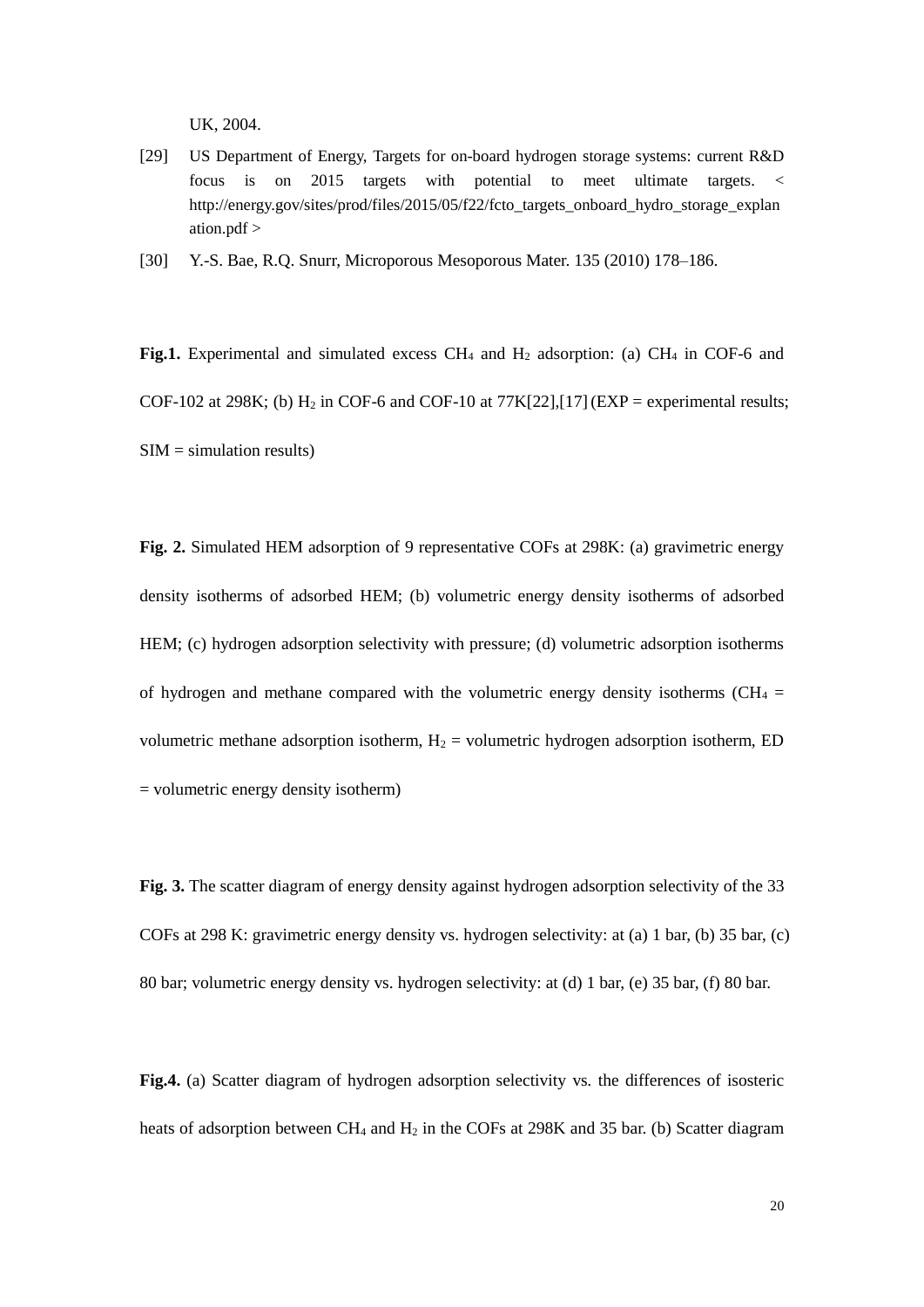of volumetric energy density of the COFs vs. isosteric heats of adsorption of CH<sup>4</sup> in the COFs at 298K and 1 bar. (Solid lines are merely for trend guide lines)

**Fig.5.** Scatter diagram of the volumetric energy density of adsorbed HEM in the COFs at 298K: (a)1 bar (b) 35 bar (c) 80 bar vs. the volumetric geometric surface area of all the COFs. (Solid lines are merely for trend guide lines)

**Fig.6.** (a) Scatter diagram of the gravimetric energy density of adsorbed HEM in the COFs at 298K, 80 bar vs*.* the porosity of the COFs; (b) Scatter diagram of the volumetric energy density of adsorbed HEM in the COFs at 298K, 80 bar vs. the porosity of the COFs; (c) Scatter diagram of the hydrogen adsorption selectivity in the COFs at 298K, 80 bar vs. the porosity of the COFs; (d) Scatter diagram of the hydrogen adsorption selectivity in the COFs at 298K, 80 bar vs. the dominant pore size of the COFs. (Solid lines are merely for trend guide lines)

**Fig.7.** The volumetric energy density isobars of HEM adsorbed in 3 COFs: COF-103, COF-108 and NPN-1 at different pressures: (a) 1 bar, (b) 35 bar, (c) 80 bar, with the temperature changing from 250K to 350K. (d) Hydrogen adsorption selectivity variation with the temperatures changing from 250K to 350K at 35 bar.

**Fig.8.** The volumetric energy density of HEM adsorbed in 3 COFs: COF-103, COF-108 and NPN-1 with 9 different initial hydrogen bulk feed fraction (changing from 10% to 90%) at